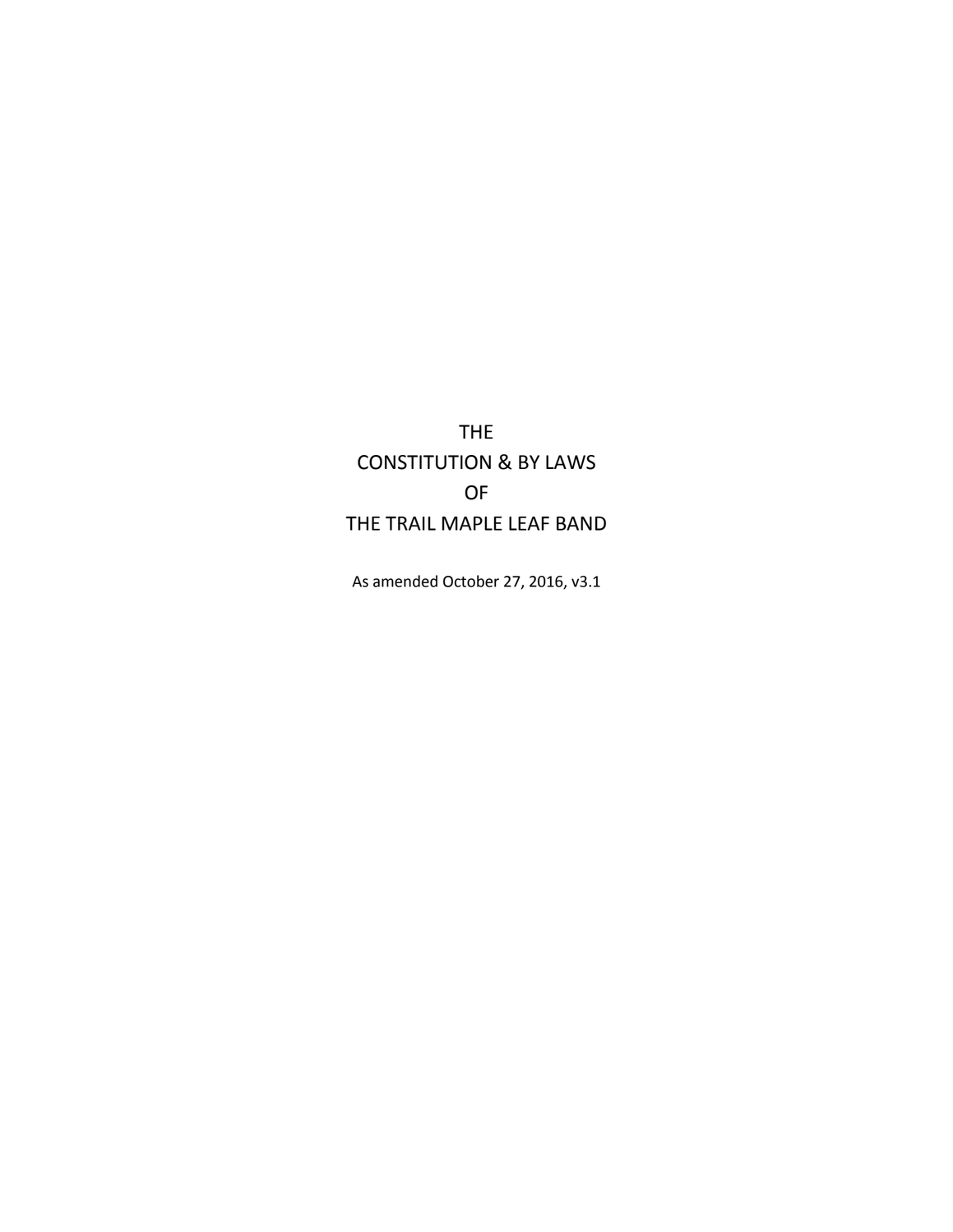# THE CONSTITUTION of THE TRAIL MAPLE LEAF BAND

As amended October 27, 2016, v3.1

### **Article I: Name of Organization**

The full name of this organization is The Trail Maple Leaf Band.

#### **Article II: Purpose**

The Trail Maple Leaf Band is a community music organization providing an opportunity for its members to continue the recreational development and enjoyment of music by playing concert band repertoire. The Band in turn provides culture, entertainment and support to the City of Trail and neighboring communities, by performing at functions and venues such as indoor concerts or outdoor parades and concerts.

#### **Article III: Membership**

- 3.1 Membership in the Trail Maple Leaf Band, hereinafter referred to as the "Band", is open to everyone who demonstrates in their chosen concert band instrument, suitable proficiency as determined by the Bandmaster.
- 3.2 All members are expected to attend a majority of rehearsals and performances.
- 3.3 All members must show respect for the Band and for fellow members by cooperating toward a common goal of quality musicianship and an ongoing Band organization.
- 3.4 Appropriate conduct and presentation during rehearsals and performances is expected by all members.
- 3.5 Participation in Band activities and functions, including service in support or governance of the Band is voluntary and without remuneration.
- 3.6 Any member may leave the Band at any time by:
	- 3.6.1 Notifying the President of the Band or the Bandmaster and,
	- 3.6.2 By returning their uniform, any borrowed instruments and any other Band owned property in a clean and well maintained condition.
- 3.7 Any member who is unwilling or unable, in a significant manner, to adhere to the statements set out in the Constitution and Bylaws will have their status in the Band reviewed by the Board of Directors and the Bandmaster. They may be asked to return their uniform, any borrowed instrument(s), and any other Band owned property and leave the Band.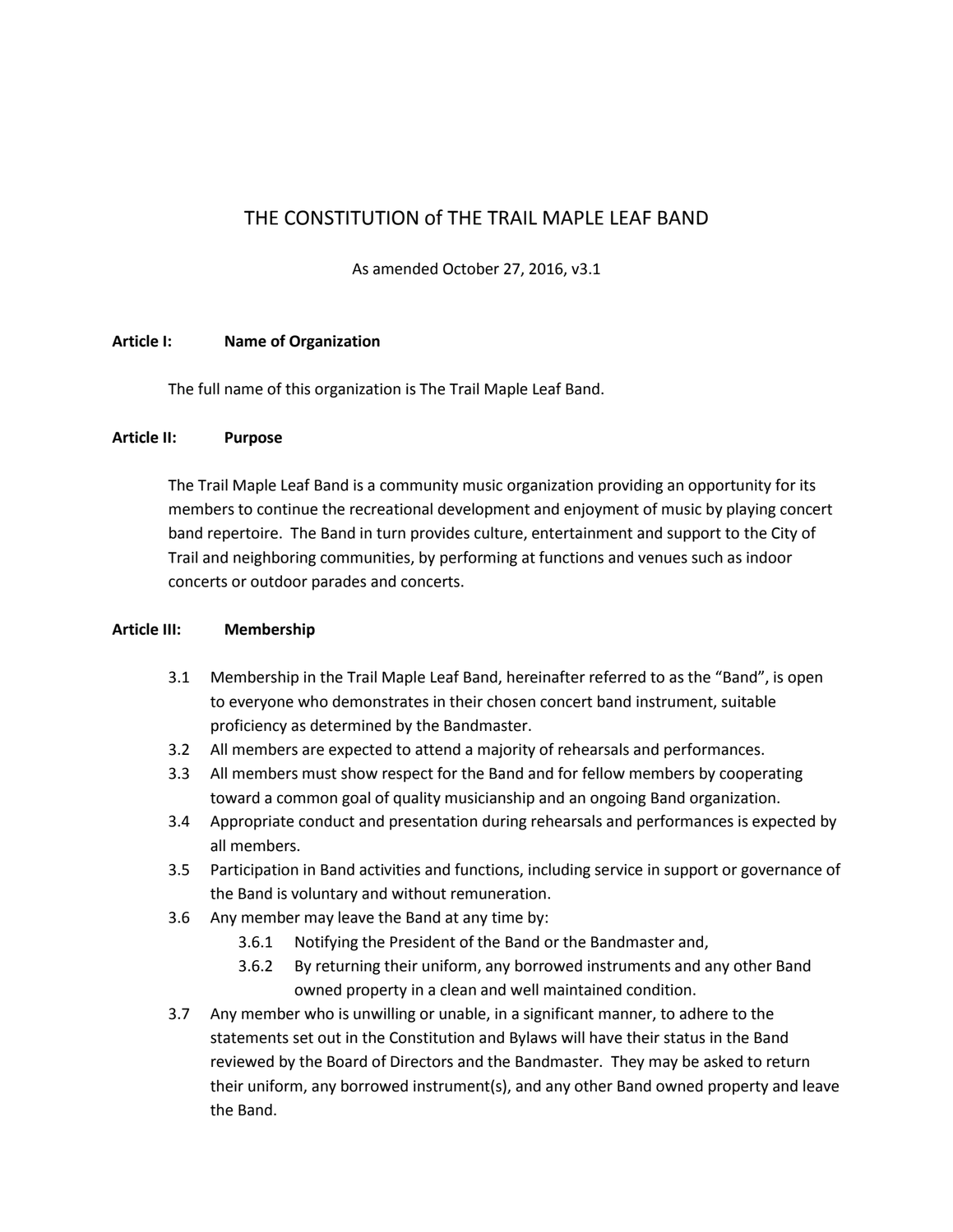## **Article IV: Organization**

- 4.1 The Trail Maple Leaf Band is a non-profit charitable organization.
- 4.2 Organizational duties are divided between:
	- 4.2.1 The Board of Directors, hereinafter referred to as the "Board", the governing body responsible for legal and financial matters and 'good of the Band', whose members are taken from and elected by the General Membership and,
	- 4.2.2 The Bandmaster, who conducts the Band and manages artistic direction and routine operation of the Band, and who is appointed by the Board.
- 4.3 The Board consists of a President, Vice-President, Secretary, Treasurer, and at least three (3) Directors.
- 4.4 The Officers of the Board with signing authority will include at least three (3) of the following: President, Vice-President, Secretary or Treasurer.
- 4.5 The Bandmaster sits on the Board as a non-voting member.

# **Article V Meetings**

- 5.1 An Annual General Meeting, (AGM), to which the Entire Membership has been invited, must be held. It will include, but not be limited to, the following purposes:
	- 5.1.1 Review of the business of the Band.
	- 5.1.2 Opportunity for discussion and participation by the Entire Membership.
	- 5.1.3 Election of members of the Board of Directors whose terms have ended as specified in the Bylaws.
	- 5.1.4 Election of members to fill vacant or temporary positions on the Board.
- 5.2 A Special General Meeting, (SGM), may be called at the request of the Board.
- 5.3 Those in attendance at an AGM or SGM form the quorum.
- 5.4 Notice of an upcoming AGM or SGM will be given at least two (2) weeks in advance, verbally at a Band rehearsal, by mass electronic communication or by written notification.
- 5.5 Minutes are to be taken at these meetings and made available to all members or interested parties.

#### **Article VI Dissolution of the Trail Maple Leaf Band**

- 6.1 Following an SGM or AGM at which a decision is made to dissolve the Band, a committee shall be formed from the remaining Board members and Entire Membership of the Band, including the Bandmaster, and be tasked with settling the affairs of the Band.
- 6.2 The committee formed must include two (2) Board members with signing authority.
- 6.3 All instruments and other equipment on loan to the Band must be returned to members or groups who have made those loans.
- 6.4 All uniforms, instruments or equipment on loan from the Band to members or external groups must be recovered.